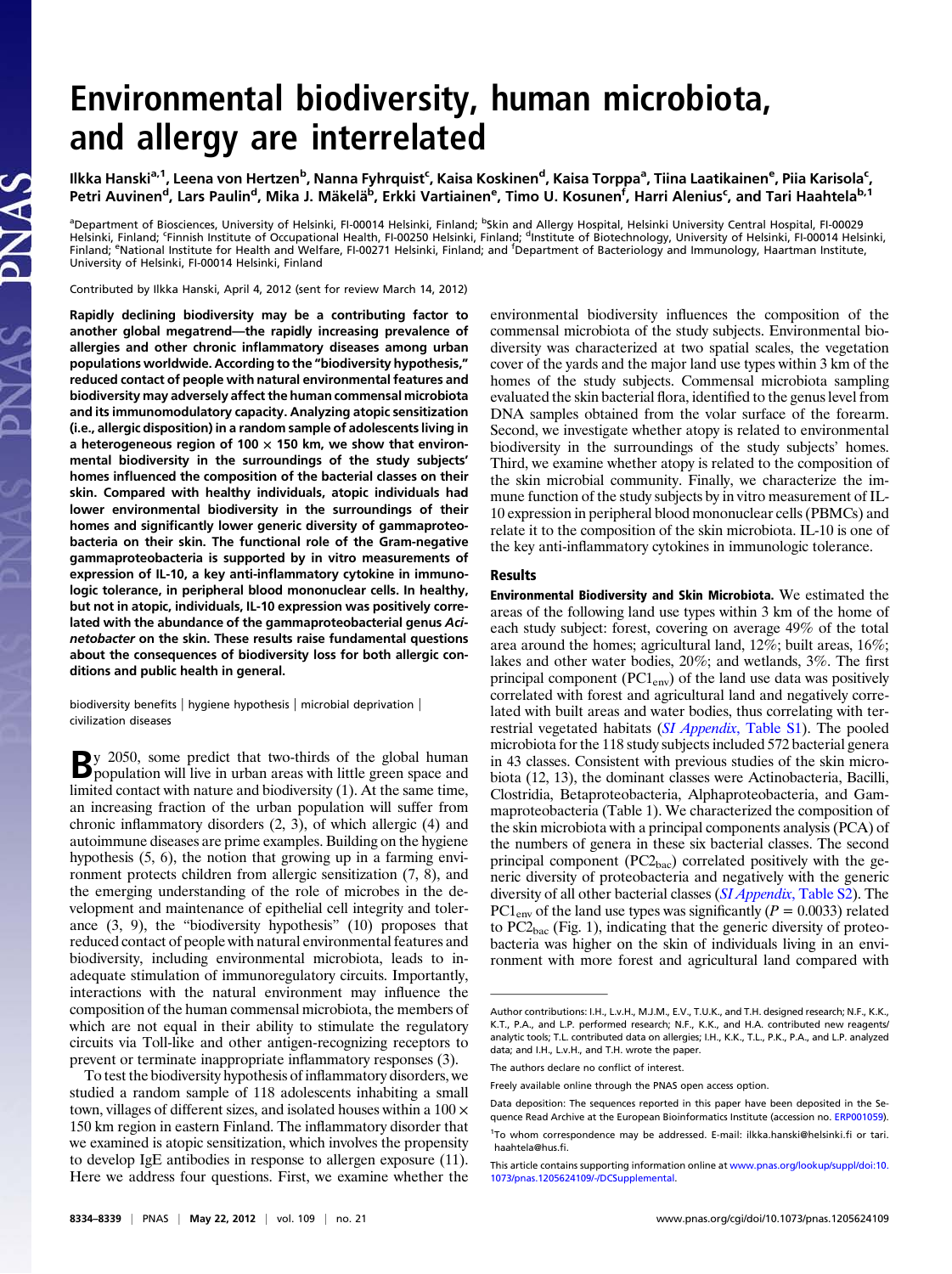|  | Table 1. Statistics for the six numerically dominant bacterial |  |
|--|----------------------------------------------------------------|--|
|  | classes and their association with atopy                       |  |

|                        | Relative abundance |           |      | Generic diversity |                          |        |
|------------------------|--------------------|-----------|------|-------------------|--------------------------|--------|
| <b>Bacterial class</b> | Percentage         | Sign      | P    | No. of<br>genera  | Sign                     | P      |
| Actinobacteria         | 56.7               | $\ddot{}$ | 0.08 | 126               | $\ddot{}$                | 0.04   |
| Bacilli                | 15.6               | $\ddot{}$ | 0.84 | 68                | $\ddot{}$                | 0.94   |
| Clostridia             | 4.5                |           | 0.26 | 56                | $\overline{\phantom{0}}$ | 0.58   |
| Betaproteobacteria     | 9.6                |           | 0.13 | 62                | $\ddot{}$                | 0.57   |
| Alphaproteobacteria    | 3.8                |           | 0.51 | 76                | $\ddot{}$                | 0.76   |
| Gammaproteobacteria    | 2.8                |           | 0.83 | 52                |                          | 0.0003 |
| No. of study subjects  | 118                |           | 116  | 118               |                          | 116    |

The "Relative abundance" columns give the percentage of sequences in each bacterial class (total number of sequences, 1,236,839) and the significance of atopy in explaining the relative abundance of the bacterial class on the skin of the study subject (ANOVA). The "Sign" column (+ or −) indicates the direction of the effect. The "Genetic diversity" columns report the number of genera and the significance of atopy in explaining the generic diversity of the bacterial class (as in Fig. 2B, using the total number of bacterial genera as a covariate to account for variation in sample size). The total number of bacterial genera in the pooled material was 572, of which the six classes in this table accounted for 77%.

those living in built areas and near water bodies. Repeating the PCA for the relative abundances of the bacterial classes instead of their generic diversity did not yield a significant association with PC1<sub>env</sub>, although the relative abundances of all proteobacterial classes were positively correlated, and the relative abundances of the other bacterial classes were negatively correlated, with  $\text{PC1}_{env}$ , consistent with the pattern found for generic diversity  $(PC2<sub>bac</sub>)$ .

We used 15 vegetation and other land cover types to describe the yards around the homes, with an average area of 0.17 ha. The second principal component of these data was correlated with  $PC2<sub>bac</sub>$  ( $P = 0.02$ ), but because this factor was also correlated with PC1env, it did not make an independent contribution in a multiple regression model.  $PC2<sub>bac</sub>$  was not related to plant species richness in the yard or to the type, age, or condition of the house.

Determination of Atopy. The study subjects were divided into healthy individuals and atopic individuals based on IgE antibody level in a screen with Phadiatop, a mixture of common inhalant allergens. The distribution of IgE values was bimodal (*[SI Appendix](http://www.pnas.org/lookup/suppl/doi:10.1073/pnas.1205624109/-/DCSupplemental/sapp.pdf)*,



Fig. 1. Relationship between the generic composition of skin microbiota and land use types around the home. The vertical axis shows  $PC2<sub>bac</sub>$ , which correlates positively with the generic diversity of proteobacteria and nega-tively with the diversity of all other bacterial classes ([SI Appendix](http://www.pnas.org/lookup/suppl/doi:10.1073/pnas.1205624109/-/DCSupplemental/sapp.pdf), Table S2). The horizontal axis shows PC1<sub>env</sub>, which summarizes variation in land use types within a 3-km radius of the homes of the study subjects and is posi-tively correlated with forests and agricultural land ([SI Appendix](http://www.pnas.org/lookup/suppl/doi:10.1073/pnas.1205624109/-/DCSupplemental/sapp.pdf), Table S1). Regression:  $F = 9.12$ ,  $df = 1.93$ ,  $P = 0.0033$ .

[Fig. S2\)](http://www.pnas.org/lookup/suppl/doi:10.1073/pnas.1205624109/-/DCSupplemental/sapp.pdf), and in this this study we used a cutoff value of  $2.5 \text{ kU}_A/L$  to identify individuals with atopic sensitization. To verify that the results were not sensitive to the exact cutoff point, we repeated the association analyses involving atopy with a lower cutoff point of 1  $kU_A/L$  (*[SI Appendix](http://www.pnas.org/lookup/suppl/doi:10.1073/pnas.1205624109/-/DCSupplemental/sapp.pdf)*, Fig. S2). The same study subjects had participated in a comprehensive study of allergy 7 y earlier, including skin prick testing (SPT) against common inhalant allergens (14). Evaluation of atopic sensitization by SPT in 2003 and an IgE screen in 2010 yielded highly concordant results ( $\chi^2 = 63.2$ ,  $P < 0.0001$ ; 88% of individuals classified similarly), indicating constancy of individuals' atopic sensitization from early to late adolescence.

Environmental Biodiversity and Atopy. Atopic individuals resided throughout the study area (*[SI Appendix](http://www.pnas.org/lookup/suppl/doi:10.1073/pnas.1205624109/-/DCSupplemental/sapp.pdf)*, Fig. S3), with no spatial autocorrelation in their occurrence in the study population (Moran's I,  $Z = -0.75$ ,  $P = 0.45$ ). Atopy was somewhat more frequent in the small town of Joensuu than in the rest of the study area (0.51 vs. 0.38), but the difference was not statistically significant ( $\chi^2 = 1.97$ ,  $P = 0.16$ ). However, atopy was significantly explained by environmental biodiversity around the homes of the study subjects. Atopy decreased with  $PC1_{env}$  of the land use types, and thus with the amount of forested and agricultural land within 3 km of the home (Table 2). The types of vegetation in the yard had no effect, but species richness of one group of plants—uncommon native flowering plants—was significantly negatively correlated with atopy (Table 2). This finding is illustrated in Fig. 2A, showing that the number of uncommon native flowering plant species was ∼25% higher in the yards of healthy individuals compared with the yards of atopic individuals. In this analysis, we used the total number of all plant species identified in the yard as a covariate to account for differences in size and type of yard. The effect of uncommon native flowering plant species was an exception, given that species richness in other plant categories was unrelated to atopy (SI Appendix[, Table S3](http://www.pnas.org/lookup/suppl/doi:10.1073/pnas.1205624109/-/DCSupplemental/sapp.pdf)).

Using the data collected in 2003 (14), we examined a number of additional factors that might have affected atopy in the study population (e.g., family member smoking, living on a farm, frequent contact with pets). None of these factors was significantly related to atopy (SI Appendix[, Table S4](http://www.pnas.org/lookup/suppl/doi:10.1073/pnas.1205624109/-/DCSupplemental/sapp.pdf)).

**Skin Microbiota and Atopy.** Atopy was not related to  $PC2<sub>bac</sub>$ , which we used to characterize the skin microbiota, but a strikingly strong, more specific association was detected at the level of bacterial class. Atopic individuals had highly significantly  $(P =$ 0.0003) lower generic diversity of gammaproteobacteria on the skin compared with healthy individuals (Fig. 2B and Tables 1 and 2). In this analysis, we used the total number of bacterial genera in the sample to account for variation in sample size (i.e., number of sequences), which is more effective here than using rarefaction (*[SI Appendix](http://www.pnas.org/lookup/suppl/doi:10.1073/pnas.1205624109/-/DCSupplemental/sapp.pdf)*). Note that the correlation was detected specifically with generic diversity, rather than with relative abundance of gammaproteobacteria (Table 1). For the other bacterial classes, there were no correlations that even approached significance with either generic diversity or relative abundance (Table 1). IgE tests for specific common inhalant allergens (cat, dog, horse, birch, timothy grass, and mugwort) were all negatively correlated with the generic diversity of gammaproteobacteria, but none of these correlations was much stronger than the others, with P values ranging from 0.01 to 0.10 (*SI Appendix*[, Table S5](http://www.pnas.org/lookup/suppl/doi:10.1073/pnas.1205624109/-/DCSupplemental/sapp.pdf)). These results imply that the strong and highly significant negative correlation between the generic diversity of gammaproteobacteria and atopy (Fig. 2B) is not due solely to any particular allergen.

We repeated the analysis of the correlation of atopy with environmental biodiversity and the richness of gammaproteobacteria using two other criteria for atopy: a different cutoff point for IgE values (*[SI Appendix](http://www.pnas.org/lookup/suppl/doi:10.1073/pnas.1205624109/-/DCSupplemental/sapp.pdf)*, Fig. S2) and the SPT done in 2003. The results remained essentially the same ([SI Appendix](http://www.pnas.org/lookup/suppl/doi:10.1073/pnas.1205624109/-/DCSupplemental/sapp.pdf), [Table S6\)](http://www.pnas.org/lookup/suppl/doi:10.1073/pnas.1205624109/-/DCSupplemental/sapp.pdf).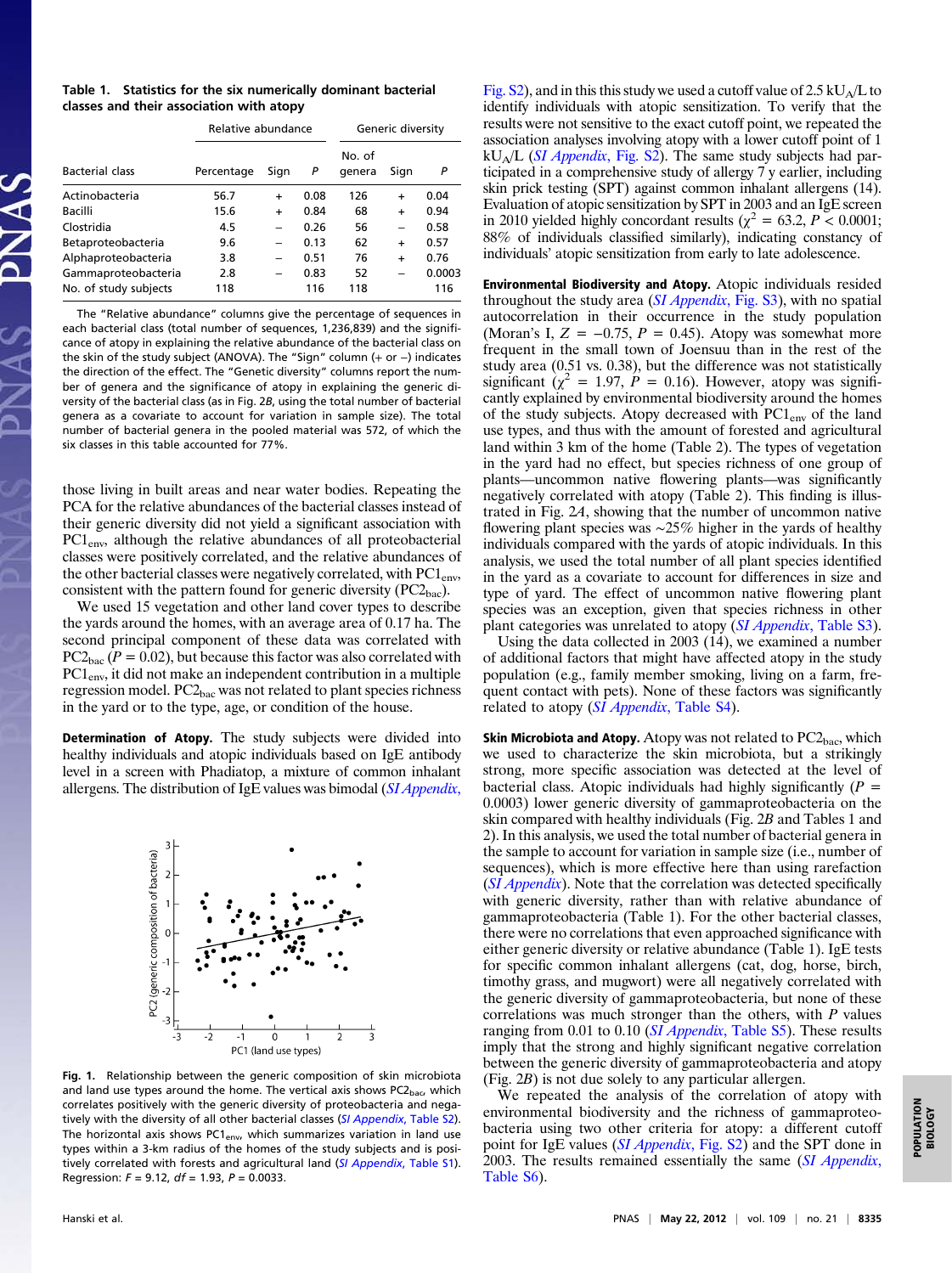#### Table 2. Logistic regression models of atopy

|                                          |          | Stepwise model | Regression model |               |        |
|------------------------------------------|----------|----------------|------------------|---------------|--------|
| Variable                                 | Deviance | Difference     | Р                | Coefficient   | Р      |
| Constant                                 | 158.0    |                |                  | $-0.58$       | 0.023  |
| Land use types, PC1 <sub>env</sub>       | 117.6    | 40.4           | < 0.0001         | $-0.52$       | 0.0059 |
| Flowering plants                         | 107.4    | 10.1           | 0.0014           | $-0.10$       | 0.0016 |
| Gammaproteobacteria                      | 100.9    | 6.5            | 0.011            | $-0.31$       | 0.015  |
| P value of the model<br>Positive cases/N |          |                |                  | 0.20<br>38/94 |        |
|                                          |          |                |                  |               |        |

The three explanatory variables are the first principal component of land use types (PC1<sub>env</sub>; [SI Appendix](http://www.pnas.org/lookup/suppl/doi:10.1073/pnas.1205624109/-/DCSupplemental/sapp.pdf), [Table S1\)](http://www.pnas.org/lookup/suppl/doi:10.1073/pnas.1205624109/-/DCSupplemental/sapp.pdf), the number of uncommon native flowering plant species in the yard (residual, accounting for the effects of field assistants and the total number of vascular plant species in the yard; Fig. 2A), and the generic diversity of gammaproteobacteria (residual, accounting for the effect of the total number of bacterial genera; Fig. 2B).

Gammaproteobacteria and Immune Function. The foregoing observational results (Fig.  $2B$  and Tables 1 and 2) imply a strong allergy-protective effect for gammaproteobacteria. This conclusion is supported by in vitro measurements of baseline levels of IL-10 mRNA in PBMCs in a large subset of the study subjects  $(n = 69)$ . We analyzed correlations between IL-10 expression and the relative abundance and generic diversity of the different bacterial classes in the skin microbiota separately for healthy individuals and atopic individuals. We found one significant correlation, between the relative abundance of gammaproteobacteria and IL-10 expression in healthy individuals ( $P = 0.015$ ) (SI Appendix[, Table S7](http://www.pnas.org/lookup/suppl/doi:10.1073/pnas.1205624109/-/DCSupplemental/sapp.pdf)). Examining this association at the generic level revealed one highly significant correlation, between the relative abundance of Acinetobacter and IL-10 expression  $(P = 0.0004)$  (*SI Appendix*[, Table S8\)](http://www.pnas.org/lookup/suppl/doi:10.1073/pnas.1205624109/-/DCSupplemental/sapp.pdf), which was reversed in atopic individuals (Fig. 3). At present, we do not know which cells are mainly responsible for IL-10 secretion in this material. In addition to allergen-specific T regulatory cells (15), T effector cells, B cells, and innate cells (monocytes/macrophages) (16) secrete substantial amounts of IL-10 and thus potentially influence the development of immunologic tolerance.

#### Discussion

Environmental biodiversity, the human commensal microbiota, and the human immune system are complex systems with numerous components (i.e., species and molecules) that interact with each other. One might assume that interactions between these three systems might lead to intractable dynamics and defy any attempts to identify general patterns, a necessary starting point for developing a mechanistic understanding of these dynamics. Nonetheless, the present study involving a modest number of study subjects revealed several significant correlations (Fig. 4). We conjecture that this study had sufficient power to detect these associations, because the study subjects had been randomly selected among the school children inhabiting a large region with widely varying environmental conditions, and because the study subjects had lived in the same dwellings during their entire childhood and thus were exposed to the same surrounding environmental conditions for a long period. We realize that the skin microbiota might be affected by the study subjects' washing habits and the kinds of soaps and detergents they used, but a correlation between these factors and the strong relationship between the skin microbiota and atopy is not plausible.

We hypothesize that the associations between environmental biodiversity and atopy reflect immunologic responses developed by individuals with long-term exposure to particular assortments of environmental microbiota and natural allergens. The structure of the commensal microbiota showed much variation among the study subjects and was influenced by the environment, consistent with previous studies demonstrating significant differences between persons in commensal microbiota (12, 13, 15). Our results



Fig. 2. Relationships among environmental biodiversity, skin microbiota, and atopy in the study subjects. (A) The number of uncommon native flowering plant species plotted against the total number of plant species in the yard of atopic individuals (solid symbols) and healthy individuals (open symbols). The number of plant species on the vertical axis is the residual accounting for variation in the results of five pairs of field assistants. The effect of atopy is significant (t =  $-3.14$ , P = 0.0022, n = 94; without correcting for the effect of field assistants, t =  $-2.83$ , P = 0.0058). (B) The number of genera of gammaproteobacteria plotted against the total number of bacterial genera in the skin microbiota of atopic individuals (solid symbols) and healthy individuals (open symbols). The effect of atopy is highly significant (t =  $-3.72$ ,  $P = 0.0003$ ,  $n = 112$ ).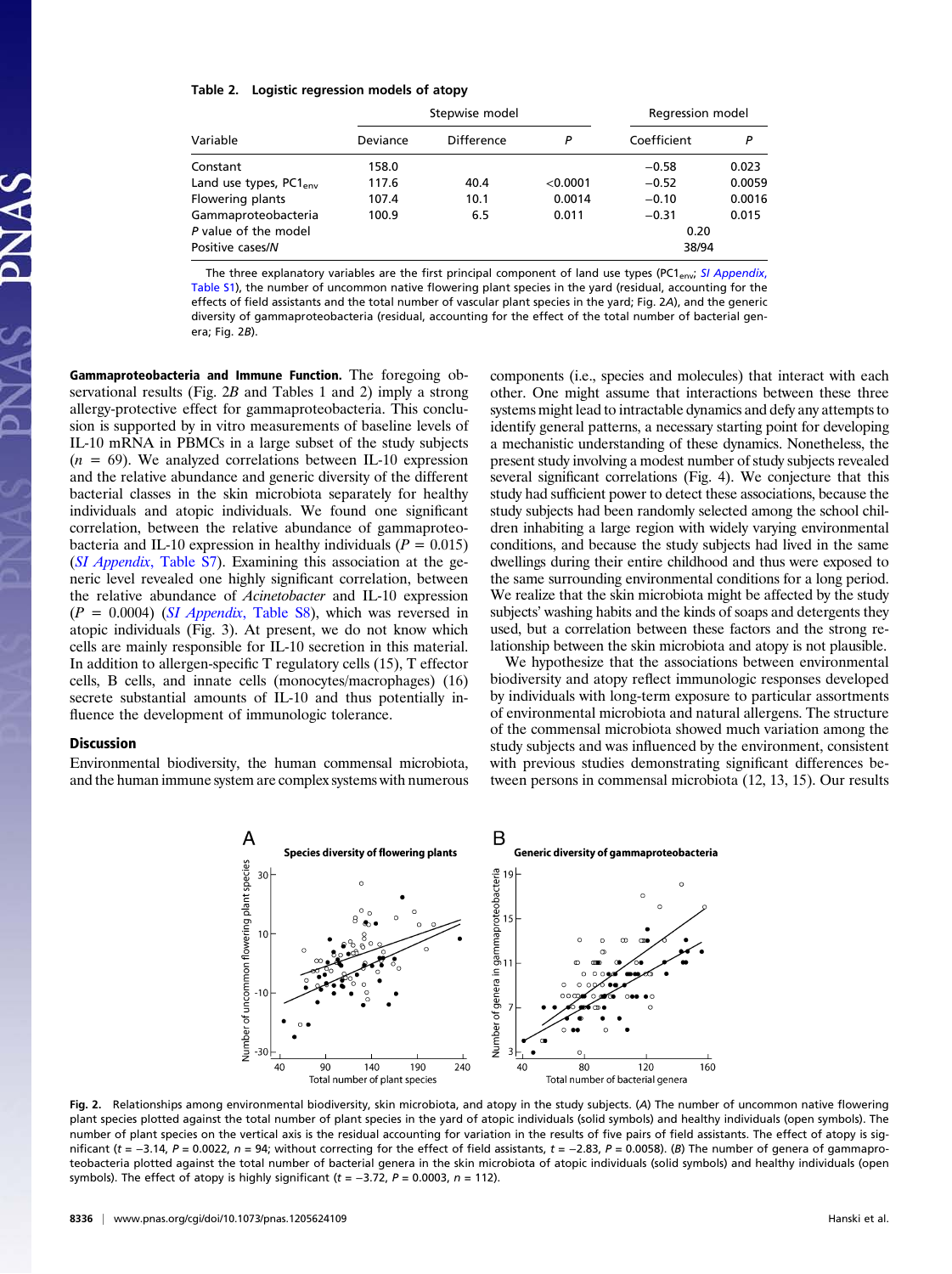

Fig. 3. Cytokine IL-10 expression against the relative abundance of Acinetobacter in the skin community of healthy (open symbols) and atopic individuals (filled dots). The interaction term is highly significant ( $P = 0.0009$  in a linear regression model, with adjusted  $R^2 = 0.23$ ) ([SI Appendix](http://www.pnas.org/lookup/suppl/doi:10.1073/pnas.1205624109/-/DCSupplemental/sapp.pdf), Table S8).

do not reveal the mechanism of the environmental influence on atopy, but it is possible that this effect is due to the influence of environmental microbiota on commensal microbiota. Microbes are readily transmitted via pollen grains, dust, and ambient air (17), and the microbes may act as both adjuvants (18, 19) and triggers of the regulatory circuits (3, 9). Other environmental features, such as the amount and diversity of pollen, may play a role, although a simple relationship between pollen exposure and allergic diseases is unlikely (20).

Turning to the significant association between gammaproteobacteria and atopy, it is conceivable that atopy affects the composition of the skin microbiota. Changes in gut microbiota have been reported in patients with allergic diseases (21, 22), although it is also possible that these changes precede the development of allergic manifestations and thus are a cause rather than (or as well as) a consequence (23, 24). An affect of allergic disease on skin microbiota is particularly plausible in atopic eczema, which is commonly treated topically with corticosteroid ointments that include antibacterial agents. However, atopic eczema is unlikely to explain the association between atopy and gammaproteobacteria in the present study, given the lack of significant association between atopy and self-reported atopic eczema in our study population  $(\chi^2 = 3.16, P = 0.08)$ . Previous studies have found increased abundance of Staphylococcus on the skin of individuals with atopic eczema (25, 26). We found the same, with staphylococci accounting



Fig. 4. Summary graph of the associations among environmental biodiversity, skin microbiota, and atopy. The solid arrows refer to the results in Figs. 1–3 and Table 2. The dashed-line arrow indicates a less significant effect of PC1<sub>env</sub> on the generic diversity of gammaproteobacteria ( $t = 1.91$ ,  $P = 0.059$ ,  $n = 95$ , with total number of bacterial genera as a covariate as in Fig. 2B).

for 5.7% of all sequences in individuals with atopic eczema versus 4.4% in healthy individuals, a non-statistically significant difference  $(F = 1.53, P = 0.22).$ 

Although we cannot definitely exclude the possibility that atopy can somehow encourage a more diverse assemblage of gammaproteobacteria in the skin microbiota, the reverse causality is much more likely, for several reasons. First, several previous studies found that high diversity of the commensal microbiota is associated with low risk for allergic diseases (27–29), and a recent study, in line with ours, suggested a role for proteobacteria in this context (30). Second, endotoxin derived from Gram-negative bacteria, such as gammaproteobacteria, is known to have immunomodulatory and allergy-protective potential (31). Third, the positive association between the abundance of the gammaproteobacterial genus Acinetobacter and IL-10 expression in PBMCs in healthy individuals, but not in atopic individuals, is consistent with IL-10's central role in maintaining immunologic tolerance to harmless substances (16). Hessle et al. (32) reported that seven Gram-negative bacteria (including four gammaproteobacteria) significantly stimulated IL-10 secretion in PBMCs obtained from healthy blood donors (see also refs. 33 and 34), and Zhang et al. (35) found significant IL-10 expression in Acinetobacter lwoffiipulsed dendritic cells. The lack of association between Acinetobacter and IL-10 expression in atopic individuals in the present study might reflect a breakdown of the regulatory mechanisms and an imbalance in the ratio of T regulatory cells to T effector memory cells in atopic individuals (36, 37). Finally, a series of experimental studies using the mouse model have demonstrated strong allergy-protective properties for A. lwoffii (38–40). These latter studies leave no doubt about causality.

Thus, our results imply that gammaproteobacteria, although representing only 3% of the sequences in the skin community (Table 1), may play a special role in the development and maintenance of the skin homeostasis and healthy barrier function, similar to that of certain gut bacteria (41, 42). Gammaproteobacteria are common in the soil but are particularly dominant in above-ground vegetation, such as flowering plants (43), and they have been detected on, for example, grass pollen grains (17). Why atopy is associated with the gammaproteobacteria's generic diversity rather than with their relative abundance remains an open question warranting further study. It is possible that microbial diversity as such is important (29, 30, 44), but it also is possible that our results reflect the history of atopic sensitization in the study subjects. The microbial sample was obtained in 2010, long after the development of atopy in these individuals. Therefore, any feature of the commensal microbiota that we have sampled must exhibit long-term constancy to be a serious candidate as the causal agent. It is possible that the generic diversity of a bacterial class is a more constant feature than its relative abundance.

In conclusion, the present results demonstrate that biodiversity can be surprisingly strongly associated with atopy, a common immune dysfunction of modern era. This association is observed both at the scale of the macrobiota, here in the form of species richness of native flowering plants and land use types in the wider environment, and at the scale of the microbiota, in the form of the diversity of one class of bacteria in the skin microbial community. The mechanisms underlying these associations remain to be clarified, but their implications are profound. Interactions with natural environmental features not only may increase general human well being in urban areas (45), but also may enrich the commensal microbiota and enhance its interaction with the immune system, with far-reaching consequences for public health.

#### Materials and Methods

Study Subjects. The study subjects were a random sample of 14- to 18-y-old school children living within a 100  $\times$  150 km area in eastern Finland ([SI](http://www.pnas.org/lookup/suppl/doi:10.1073/pnas.1205624109/-/DCSupplemental/sapp.pdf) [Appendix](http://www.pnas.org/lookup/suppl/doi:10.1073/pnas.1205624109/-/DCSupplemental/sapp.pdf), Fig. S3). The subjects were originally recruited to a comprehensive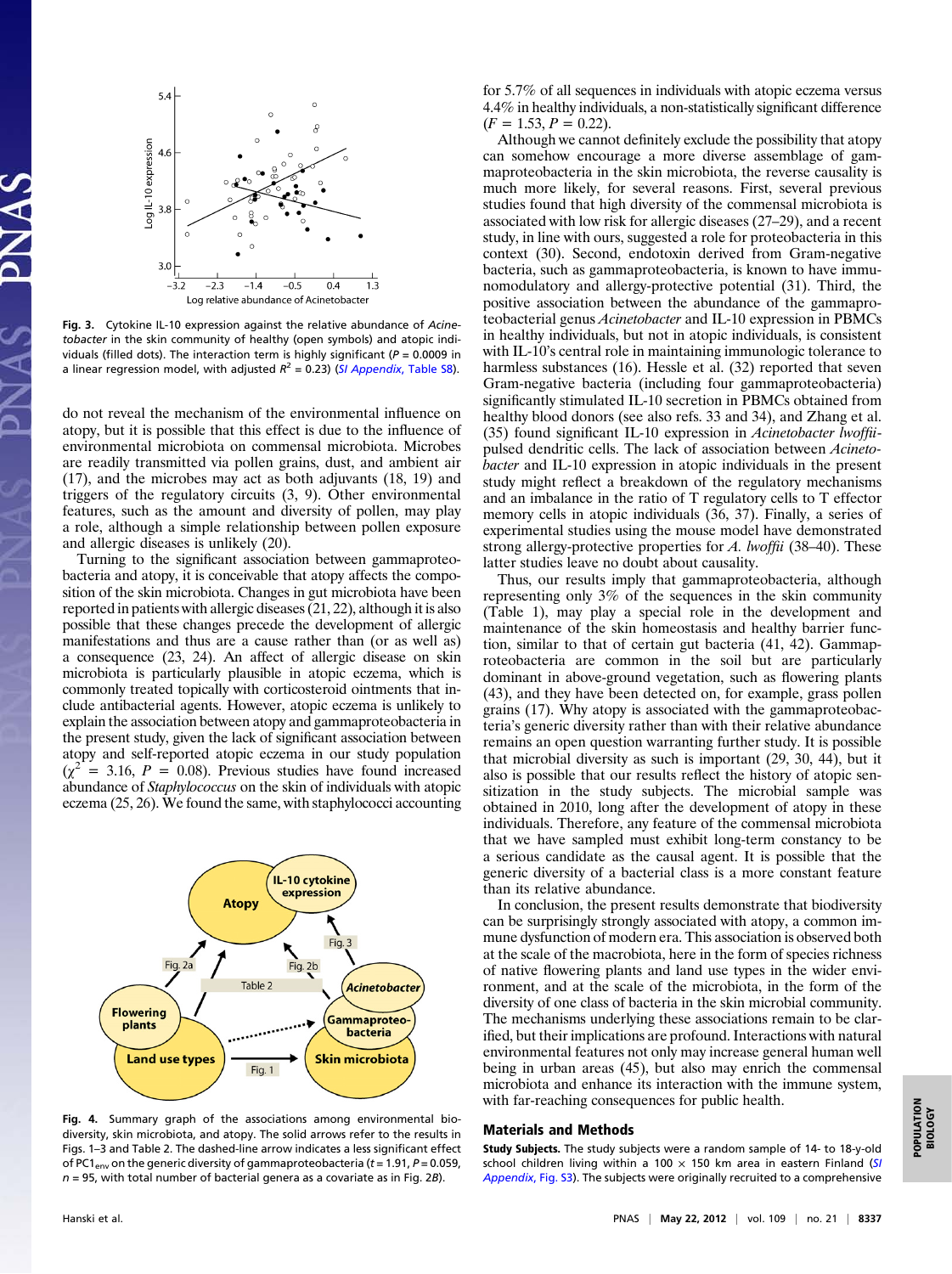study of allergy in 2003 (14), and their families continued to live, with a few exceptions, in the same dwellings in 2010–2011, when data and samples for the present study were collected. The subjects' homes included apartments, row homes, and individual houses in the town of Joensuu (73,000 inhabitants) and villages of varying populations, as well as isolated houses in the sparsely populated countryside ([SI Appendix](http://www.pnas.org/lookup/suppl/doi:10.1073/pnas.1205624109/-/DCSupplemental/sapp.pdf), Fig. S3).

Allergy Tests. Blood samples ( $n = 116$ ) were collected in September 2010 and screened with Phadiatop (a mixture of common inhalant allergens) and ImmunoCAP (Phadia). Samples with an IgE antibody level  $\geq$ 0.35 kU<sub>A</sub>/L were also analyzed for allergen-specific IgE antibodies. In the previous study of the same subjects in 2003, SPT was performed against a standard set of eight inhalant allergens (ALK-Abello) with negative (solvent) and positive controls (histamine dihydrochloride 10 mg/mL). Individuals positive (i.e., wheal diameter ≥3 mm) for at least one of the eight inhalant allergens tested were classified as atopic. Background and clinical data were obtained using questionnaires (14). The characteristics of the study subjects with respect to atopy as defined by SPT are presented in [SI Appendix](http://www.pnas.org/lookup/suppl/doi:10.1073/pnas.1205624109/-/DCSupplemental/sapp.pdf), Table S4.

**Real-Time Quantitative PCR Analysis.** Blood samples ( $n = 69$ ) were collected in September 2011. PBMCs were separated from whole blood in BD Vacutainer CPT cell preparation tubes with sodium heparin, frozen, and shipped to the analysis site. This approach provides unique opportunities to stimulate cells in vitro by different compounds, as well as to analyze cytokine and surface molecule expression using state-of-the-art biomedical methods. The thawed PBMCs were cultured in 24-well plates at 1  $\times$  10<sup>6</sup>/mL in complete RPMI-1640 medium with 10% heat-inactivated FBS at 37 °C and 5% CO<sub>2</sub>. After 24 h of culture, total RNA was extracted from the PBMCs using Trisure (Bioline) according to the manufacturer's instructions. The RNA was reverse-transcribed into cDNA, and the mRNA expression level of IL-10 was measured by real-time quantitative PCR using the Applied Biosystems 7500 Fast Real-Time PCR System. PCR amplification of the endogenous 18S rRNA was performed for each sample to control sample loading and allow normalization between the samples. The results were expressed as relative units, calculated by the comparative CT method according to the manufacturer's instructions.

Skin Microbiota. We sampled 118 individuals in September 2010 by lightly pressing a sterile nylon swab (Copan Diagnostics) dipped in sterile 0.15M NaCl + 0.1% Tween 20 solution against the skin on a  $5 \times 5$  cm area of the volar surface of the forearm of the subject's writing hand, midway between the wrist and elbow. Total DNA was extracted using FastDNA Spin Kit for Soil (MP Biomedicals), according to the manufacturer's instructions. PCR amplification was carried out in a PTC-225 thermal cycler (MJ Research). The V1–V3 regions of the 16S rRNA gene were amplified with modified universal bacterial primers pA (AGAGTTTGATCMTGGCTCAG; ref. 46) and pD′ (GTATTACCGCGGCTGCTG;

- 1. United Nations (2008) World Urbanization Prospects: The 2007 Revision (United Nations, New York).
- 2. Bach JF (2002) The effect of infections on susceptibility to autoimmune and allergic diseases. N Engl J Med 347:911–920.
- 3. Rook GAW (2010) 99th Dahlem conference on infection, inflammation and chronic inflammatory disorders: Darwinian medicine and the "hygiene" or "old friends" hypothesis. Clin Exp Immunol 160:70–79.
- 4. Graham-Rowe D (2011) When allergies go west. Nature 479:S2–S4.
- 5. Wills-Karp M, Santeliz J, Karp CL (2001) The germless theory of allergic disease: Revisiting the hygiene hypothesis. Nat Rev Immunol 1:69–75.
- 6. Strachan DP (1989) Hay fever, hygiene, and household size. BMJ 299:1259–1260.
- 7. Ege MJ, et al.; GABRIELA Transregio 22 Study Group (2011) Exposure to environmental microorganisms and childhood asthma. N Engl J Med 364:701–709.
- 8. von Mutius E, Vercelli D (2010) Farm living: Effects on childhood asthma and allergy. Nat Rev Immunol 10:861–868.
- 9. Rook GAW (2009) Review series on helminths, immune modulation and the hygiene hypothesis: The broader implications of the hygiene hypothesis. Immunology 126: 3–11.
- 10. von Hertzen L, Hanski I, Haahtela T (2011) Natural immunity: Biodiversity loss and inflammatory diseases are two global megatrends that might be related. EMBO Rep 12:1089–1093.
- 11. Arshad SH, Tariq SM, Matthews S, Hakim E (2001) Sensitization to common allergens and its association with allergic disorders at age 4 years: A whole population birth cohort study. Pediatrics 108:E33.
- 12. Costello EK, et al. (2009) Bacterial community variation in human body habitats across space and time. Science 326:1694–1697.
- 13. Grice EA, et al.; NISC Comparative Sequencing Program (2009) Topographical and temporal diversity of the human skin microbiome. Science 324:1190–1192.
- 14. von Hertzen L, et al. (2006) Growing disparities in atopy between the Finns and the Russians: A comparison of 2 generations. J Allergy Clin Immunol 117:151–157.
- 15. Grice EA, Segre JA (2011) The skin microbiome. Nat Rev Microbiol 9:244–253. 16. Lloyd CM, Hawrylowicz CM (2009) Regulatory T cells in asthma. Immunity 31:438–449.

ref. 47). Phusion polymerase (Thermo Fisher Scientific/Finnzymes) with the HF buffer and 2.5% DMSO were used. Cycling conditions consisted of an initial denaturation at 98 °C for 30 s, followed by 30 cycles of 98 °C for 10 s, 65 °C for 30 s, and 72 °C for 10 s, and then a final extension for 5 min. Between 10 and 15 ng of template was used for each reaction. PCR products were processed as described previously (48) and sequenced using the 454-GS FLX Titanium protocol, with an average read length of ∼400 bp (Roche Diagnostics). The sequence data were analyzed using mothur (49). Tag and primer sequences, as well as low-quality sequences (i.e., ambiguous nucleotides, homopolymers longer than eight nucleotides, average quality score <25) were removed. Sequences were aligned and clustered, and OTUs were defined. The samplespecific sequences were uploaded into the RDP Classifier (50) to identify the bacterial classes and genera, with 80% as the threshold value. The sequences have been deposited in the Sequence Read Archive at the European Bioinformatics Institute (accession no. ERP001059).

Environmental Biodiversity. Data on environmental biodiversity were collected in June and July 2010. For each home, the type (apartment building, row house, single/double house, or farmhouse), age, and condition (good, moderate, bad) were recorded. The area of the yard surrounding the house was estimated (average, 0.17 ha). Ten field assistants working in pairs recorded the species of vascular plants, which were classified into five functional groups and into "common" and "uncommon" species ([SI Ap](http://www.pnas.org/lookup/suppl/doi:10.1073/pnas.1205624109/-/DCSupplemental/sapp.pdf)pendix[, Table S3\)](http://www.pnas.org/lookup/suppl/doi:10.1073/pnas.1205624109/-/DCSupplemental/sapp.pdf). The percentages of 15 land cover types in the yards were estimated. Land use types in the broader environment surrounding the home within a radius of 3 km were characterized using the CORINE2000 land cover database (51).

Statistical Analyses. Because of logistical problems, complete data including blood samples, skin swabs, and the environmental features could be obtained for only 95 individuals. The data were normally distributed after logarithmic transformation of the relative abundances of the six main bacterial classes. Data were analyzed by parametric ANOVA, linear and logistic regression, and PCA.

ACKNOWLEDGMENTS. We thank T. Vlasoff and S. Lipponen for obtaining DNA and blood samples; E.-M. Turkki, K. Lipponen, and H. Kangas for technical assistance in processing the bacterial samples; and J. Corander, C. Godfray, H. Jacobs, E. von Mutius, and G. Rook for comments on the manuscript. This work was supported by European Research Council Advanced Grant 232826 (to I.H.), European Commission Seventh Framework Programme Grant Agreement 261357, the Finnish CoE Programme 2006– 2011, Academy of Finland Grants 131155 and 138932, Helsinki University Hospital Research Grant 8361, the Juselius Foundation, and the Liv och Hälsa Foundation.

- 17. Heydenreich B, et al. (2012) Gram-positive bacteria on grass pollen exhibit adjuvant activity inducing inflammatory T cell responses. Clin Exp Allergy 42:76-84.
- 18. Herrick CK, Bottomly K (2003) To respond or not to respond: T cells in allergic asthma. Nat Rev Immunol 3:405–412.
- 19. Napolitani G, Rinaldi A, Bertoni F, Sallusto F, Lanzavecchia A (2005) Selected Toll-like receptor agonist combinations synergistically trigger a T helper type 1-polarizing program in dendritic cells. Nat Immunol 6:769–776.
- 20. Ariano R, Canonica GW, Passalacqua G (2010) Possible role of climate changes in variations in pollen seasons and allergic sensitizations during 27 years. Ann Allergy Asthma Immunol 104:215–222.
- 21. Penders J, et al. (2007) Gut microbiota composition and development of atopic manifestations in infancy: The KOALA Birth Cohort Study. Gut 56:661–667.
- 22. Gore C. et al. (2008) Bifidobacterium pseudocatenulatum is associated with atopic eczema: A nested case-control study investigating the fecal microbiota of infants. J Allergy Clin Immunol 121:135–140.
- 23. Vael C, Vanheirstraeten L, Desager KN, Goossens H (2011) Denaturing gradient gel electrophoresis of neonatal intestinal microbiota in relation to the development of asthma. BMC Microbiol 11:68.
- 24. Nakayama J, et al. (2011) Aberrant structures of fecal bacterial community in allergic infants profiled by 16S rRNA gene pyrosequencing. FEMS Immunol Med Microbiol 63: 397–406.
- 25. Maintz L, Novak N (2011) Modifications of the innate immune system in atopic dermatitis. J Innate Immun 3:131–141.
- 26. Cho SH, Strickland I, Boguniewicz M, Leung DY (2001) Fibronectin and fibrinogen contribute to the enhanced binding of Staphylococcus aureus to atopic skin. J Allergy Clin Immunol 108:269–274.
- 27. Bisgaard H, et al. (2011) Reduced diversity of the intestinal microbiota during infancy is associated with increased risk of allergic disease at school age. J Allergy Clin Immunol 128:646–652, e1–e5.
- 28. Sjögren YM, Jenmalm MC, Böttcher MF, Björkstén B, Sverremark-Ekström E (2009) Altered early infant gut microbiota in children developing allergy up to 5 years of age. Clin Exp Allergy 39:518–526.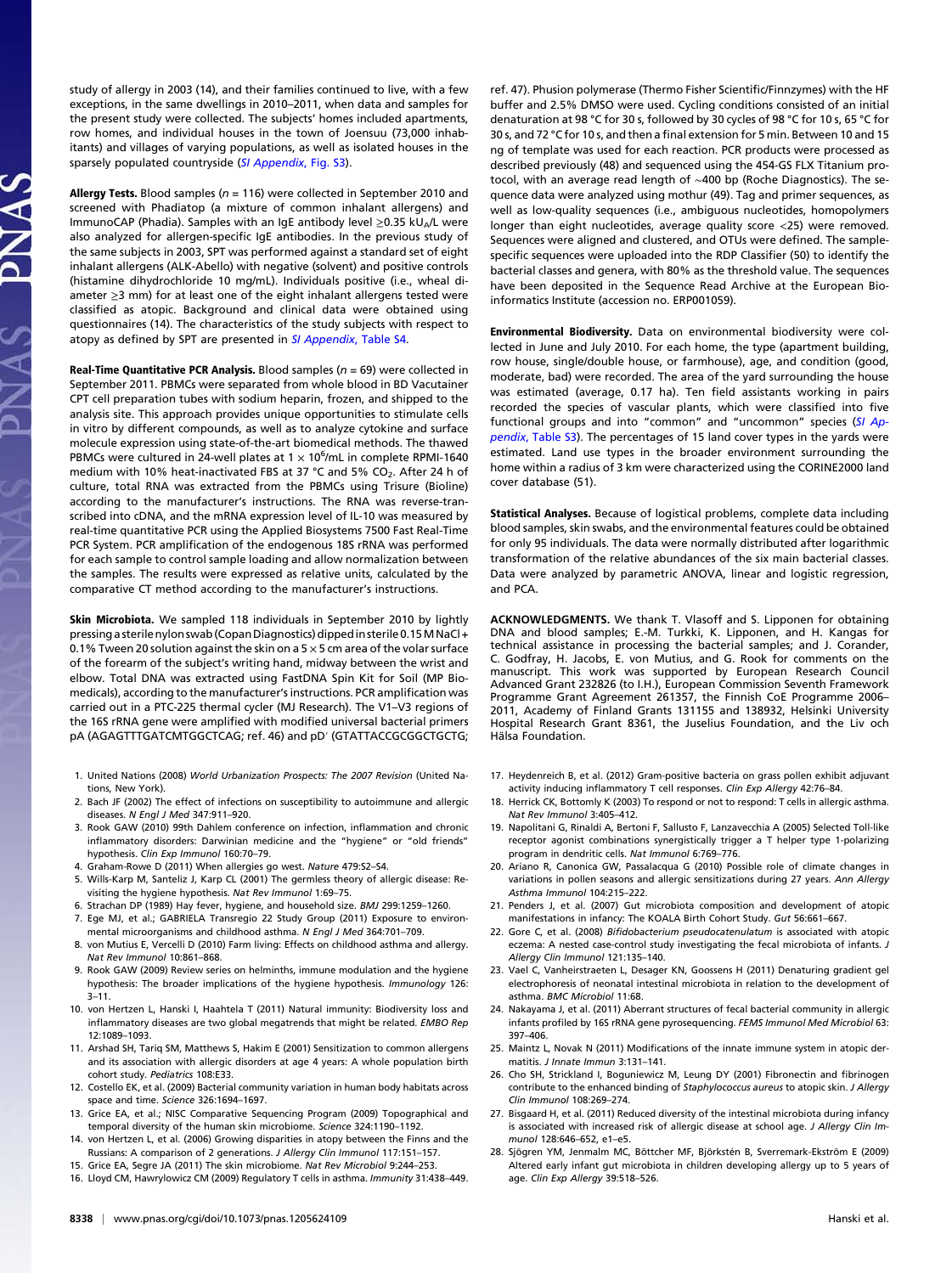- 29. Wang M, et al. (2008) Reduced diversity in the early fecal microbiota of infants with atopic eczema. J Allergy Clin Immunol 121:129–134.
- 30. Abrahamsson TR, et al. (2012) Low diversity of the gut microbiota in infants with atopic eczema. J Allergy Clin Immunol 129:434–440, 440, e1–e2.
- 31. Doreswamy V, Peden DB (2011) Modulation of asthma by endotoxin. Clin Exp Allergy 41:9–19.
- 32. Hessle C, Andersson B, Wold AE (2000) Gram-positive bacteria are potent inducers of monocytic interleukin-12 (IL-12) while gram-negative bacteria preferentially stimulate IL-10 production. Infect Immun 68:3581–3586.
- 33. Arvå E, Andersson B (1999) Induction of phagocyte-stimulating cytokines by in vitro stimulation of human peripheral blood mononuclear cells with Haemophilus influenzae. Scand J Immunol 49:411–416.

JAS

- 34. Arvå E, Andersson B (1999) Induction of phagocyte-stimulating and Th1-promoting cytokines by in vitro stimulation of human peripheral blood mononuclear cells with Streptococcus pneumoniae. Scand J Immunol 49:417–423.
- 35. Zhang M, Liu M, Luther J, Kao JY (2010) Helicobacter pylori directs tolerogenic programming of dendritic cells. Gut Microbes 1:325–329.
- 36. Akdis M (2009) Immune tolerance in allergy. Curr Opin Immunol 21:700–707.
- 37. Akdis M, et al. (2004) Immune responses in healthy and allergic individuals are characterized by a fine balance between allergen-specific T regulatory 1 and T helper 2 cells. J Exp Med 199:1567–1575.
- 38. Brand S, et al. (2011) Epigenetic regulation in murine offspring as a novel mechanism for transmaternal asthma protection induced by microbes. J Allergy Clin Immunol 128:618–625, e1–e7.
- 39. ConradML, et al. (2009) Maternal TLR signaling is required for prenatal asthma protection by the nonpathogenic microbe Acinetobacter lwoffii F78. J Exp Med 206:2869–2877.
- 40. Debarry J, et al. (2007) Acinetobacter lwoffii and Lactococcus lactis strains isolated from farm cowsheds possess strong allergy-protective properties. J Allergy Clin Immunol 119:1514–1521.
- 41. Round JL, Mazmanian SK (2009) The gut microbiota shapes intestinal immune responses during health and disease. Nat Rev Immunol 9:313–323.
- 42. Lee YK, Mazmanian SK (2010) Has the microbiota played a critical role in the evolution of the adaptive immune system? Science 330:1768–1773.
- 43. Junker RR, et al. (2011) Composition of epiphytic bacterial communities differs on petals and leaves. Plant Biol (Stuttg) 13:918–924.
- 44. von Mutius E (2012) A fascinating look at the world with a new microscope. J Allergy Clin Immunol.
- 45. Matsuoka RH, Kaplan R (2008) People needs in the urban landscape: Analysis of landscape and urban planning contributions. Landsc Urban Plan 84:7–19.
- 46. Lane DJ (1991) 16S/23S rRNA sequencing. Nucleic Acid Techniques in Bacterial Systematics, eds Stackebrandt E, Goodfellow M (Wiley, New York), pp 115–175.
- 47. Edwards U, Rogall T, Blöcker H, Emde M, Böttger EC (1989) Isolation and direct complete nucleotide determination of entire genes: Characterization of a gene coding for 16S ribosomal RNA. Nucleic Acids Res 17:7843–7853.
- 48. Koskinen K, et al. (2011) Spatially differing bacterial communities in water columns of the northern Baltic Sea FEMS. Microb Ecol 75:99–110.
- 49. Schloss PD, et al. (2009) Introducing mothur: Open-source, platform-independent, community-supported software for describing and comparing microbial communities. Appl Environ Microbiol 75:7537–7541.
- 50. Wang Q, Garrity GM, Tiedje JM, Cole JR (2007) Naive Bayesian classifier for rapid assignment of rRNA sequences into the new bacterial taxonomy. Appl Environ Microbiol 73:5261–5267.
- 51. Haakana M, et al. (2008) Finnish Corine 2006 Project: Determining changes in land cover in Finland between 2000 and 2006. Remote Sensing for Environmental Monitoring, GIS Applications and Geology VIII, eds Michel U, Civco DL, Ehlers M, Kaufmann HJ (SPIE, Bellingham, WA).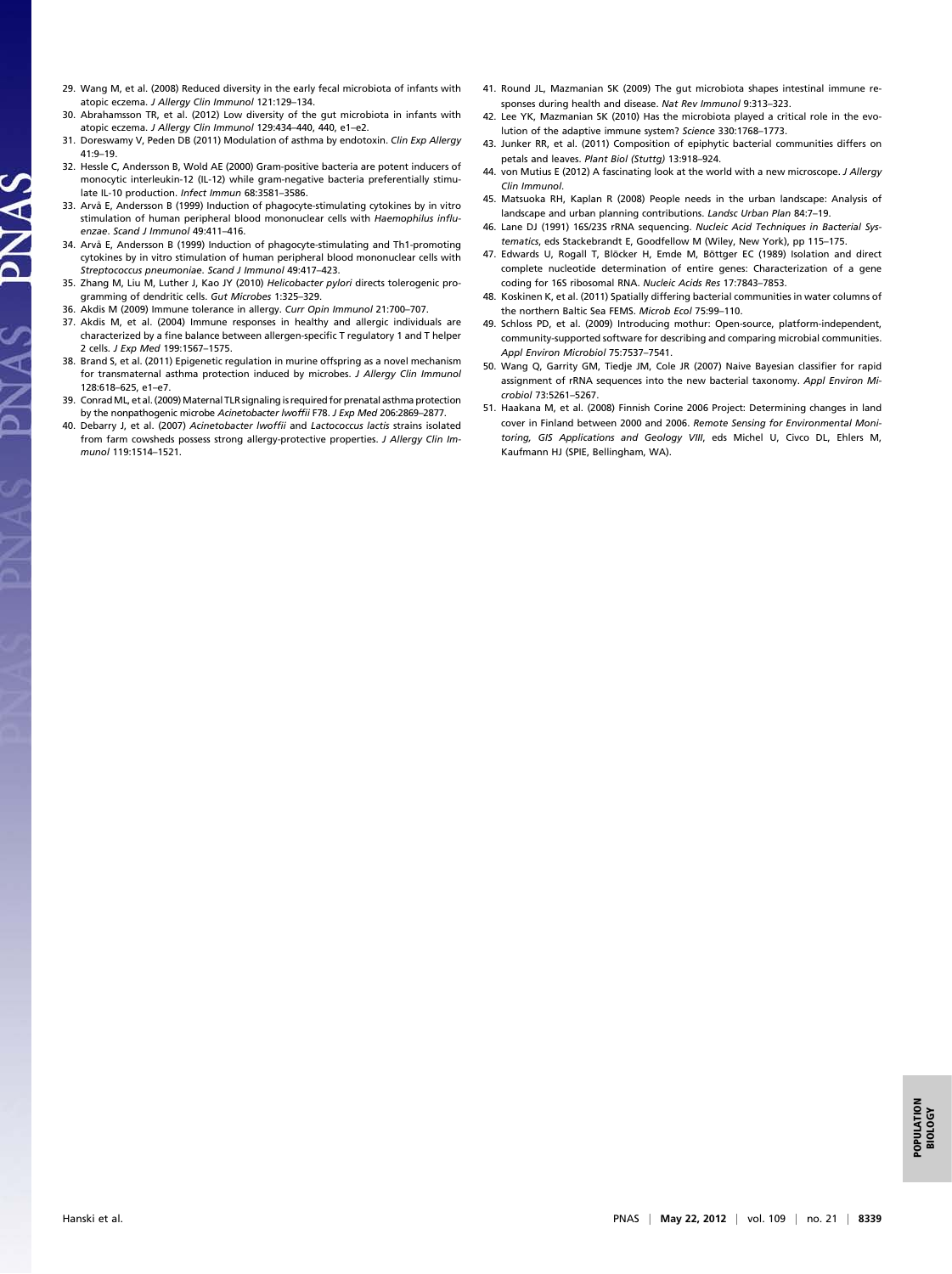## **Environmental biodiversity, human microbiota and allergy are interrelated**

**Ilkka Hanski, Leena von Hertzen, Nanna Fyhrquist, Kaisa Koskinen, Kaisa Torppa, Tiina Laatikainen, Piia Karisola, Petri Auvinen, Lars Paulin, Mika J. Mäkelä, Erkki Vartiainen, Timo U. Kosunen, Harri Alenius and Tari Haahtela** 

### **Taking into account variation in sample size while analyzing association between bacterial diversity and atopy**

In the main text, we use the total number of all bacterial genera in the samples as a covariate while analyzing associations between atopy and generic diversity in the six main bacterial classes (Table 1 in the main text). The total number of bacterial genera in the sample is interpreted as a biological measure of sample size. Commonly, rarefaction is used to correct for variation in sample size, that is, a constant number of units (here DNA sequences) is randomly drawn from each original sample to make them comparable. However, this approach is problematic in the present context due to the highly uneven distribution of relative abundances of the bacterial genera, which is partly caused by technical reasons. For instance, a specific genus may be very common in a particular sample because of bias in the PCR reaction. Correcting for sample size by rarefaction may hence lead to biased estimates of generic diversity. In our case, when we rarefied the samples to the constant size of 4567 sequences per sample, the only significant difference at the 5% level in generic diversity between healthy and atopic individuals was in Actinobacteria ( $P = 0.038$ ). No significant differences were obtained for the other bacterial classes, including Gammaproteobacteria (*P*   $= 0.079$ ). For Actinobacteria the result remained the same as when variation in sample sizes was accounted for by using the total number of bacterial genera as a covariate (see Table 1 in the main text). For Gammaproteobacteria the result changed greatly, and a simulation study was conducted to demonstrate that correcting for variation in sample size via rarefaction dramatically reduces statistical power to detect a true difference for a rare class, such as Gammaproteobacteria in the present study, which comprises only 3% of all sequences in the data.

The following simulation study was conducted to demonstrate the bias arising from rarefaction. We assumed a pool of 1000 genera from which samples were drawn for 100 individuals. Out of the 1000 genera, the first 50 ones were designated to belong to class G, which corresponds to Gammaproteobacteria in the empirical samples. The abundance distribution of the 1000 genera in the pool was defined by a truncated lognormal variate  $Y \sim exp(X)$ , where X is normally distributed with mean 1 and SD 5, truncated at the value 1. We drew with replacement 100 samples from the pool, where the size of each sample was a random variable uniformly distributed between 5000 and 25000 sequences as in the empirical data. For half of the samples out of the total 100 (corresponding to 50 individuals), we doubled the number of sequences in the class G genera, to mimic higher relative abundance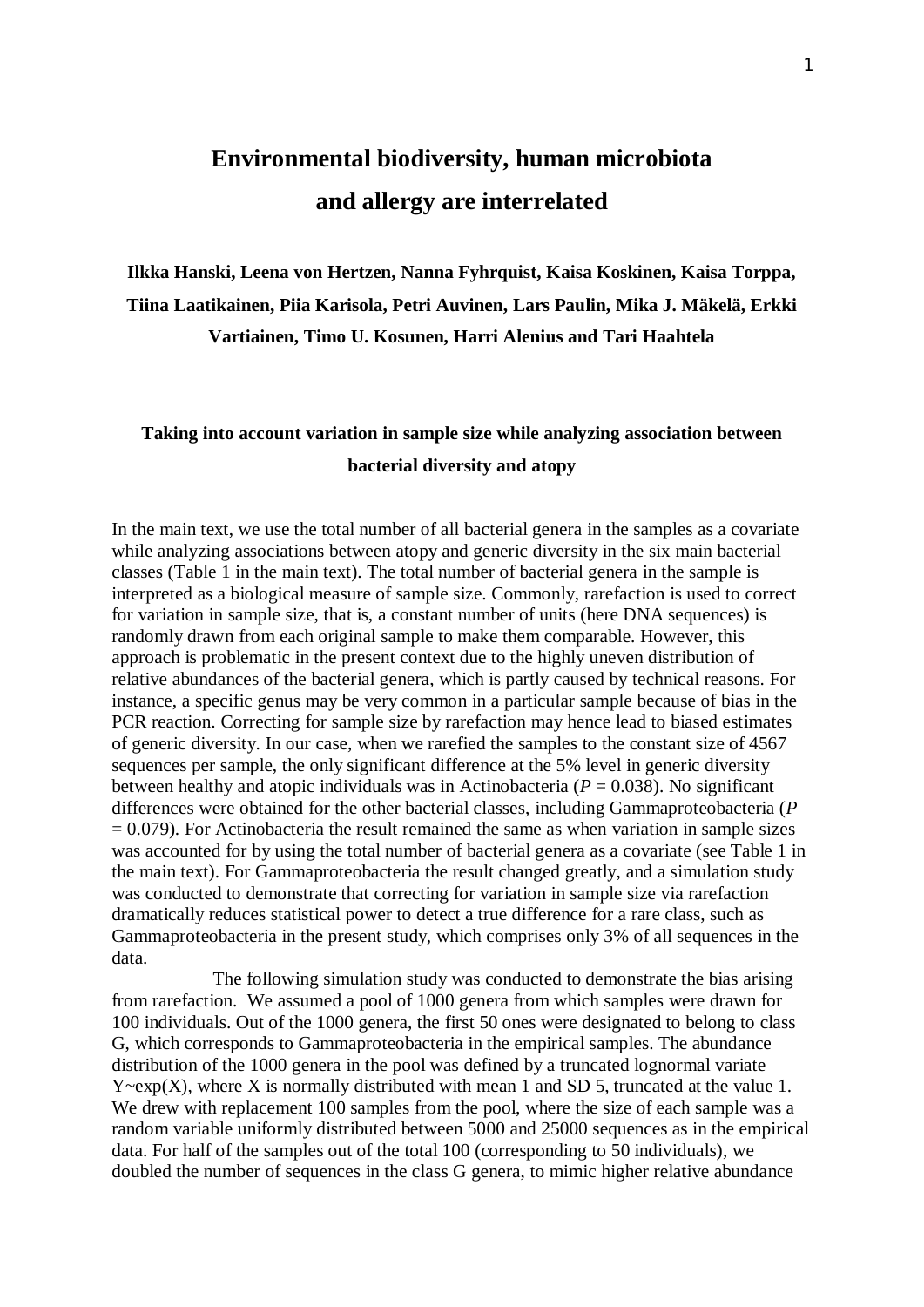of these taxa in "healthy" (H) individuals. The remaining 50 samples represented "atopic" (A) individuals. We thereafter analyzed the data by regression to explain the number of genera in class G by the two covariates, the total number of genera per sample and the type of the sample, H or A (analogously to Fig. 2b in the main text). To demonstrate the biasing effect due to rarefaction, a random subsample of 5000 sequences was drawn from each of the 100 generated samples, whereafter anova was used to test for the difference in the number of genera within class G between H and A individuals. Figure S1 shows a representative example of the simulation results. The effect of individual type (H or A) on the number of genera in class G is highly significant in the regression model ( $t = 3.50$ ,  $P = 0.0007$ ). In contrast, the difference in the number of genera in class G between H and A individuals was not significant after rarefaction correction ( $P = 0.051$ ). These results are very similar to the empirical results (Fig. 2b in the main text and above). If a greater difference in the relative abundances (number of sequences) of class G genera between H and A individuals is assumed, even rarefaction would detect the difference, but the example in Fig. S1 shows that accounting for variation in sample size by using the total number of bacterial genera as a covariate allows detection of smaller true differences, i.e. increases the statistical power of the analysis.



**Fig. S1.** An example based on simulated data, demonstrating the use of the total number of bacterial genera as a covariate to test for a difference in the number of genera within a particular class of bacteria. The test compares two types of individuals marked by filled (A) and open circles (H). See the text above for further details and compare with Fig. 2b in the main text, which gives the empirical result.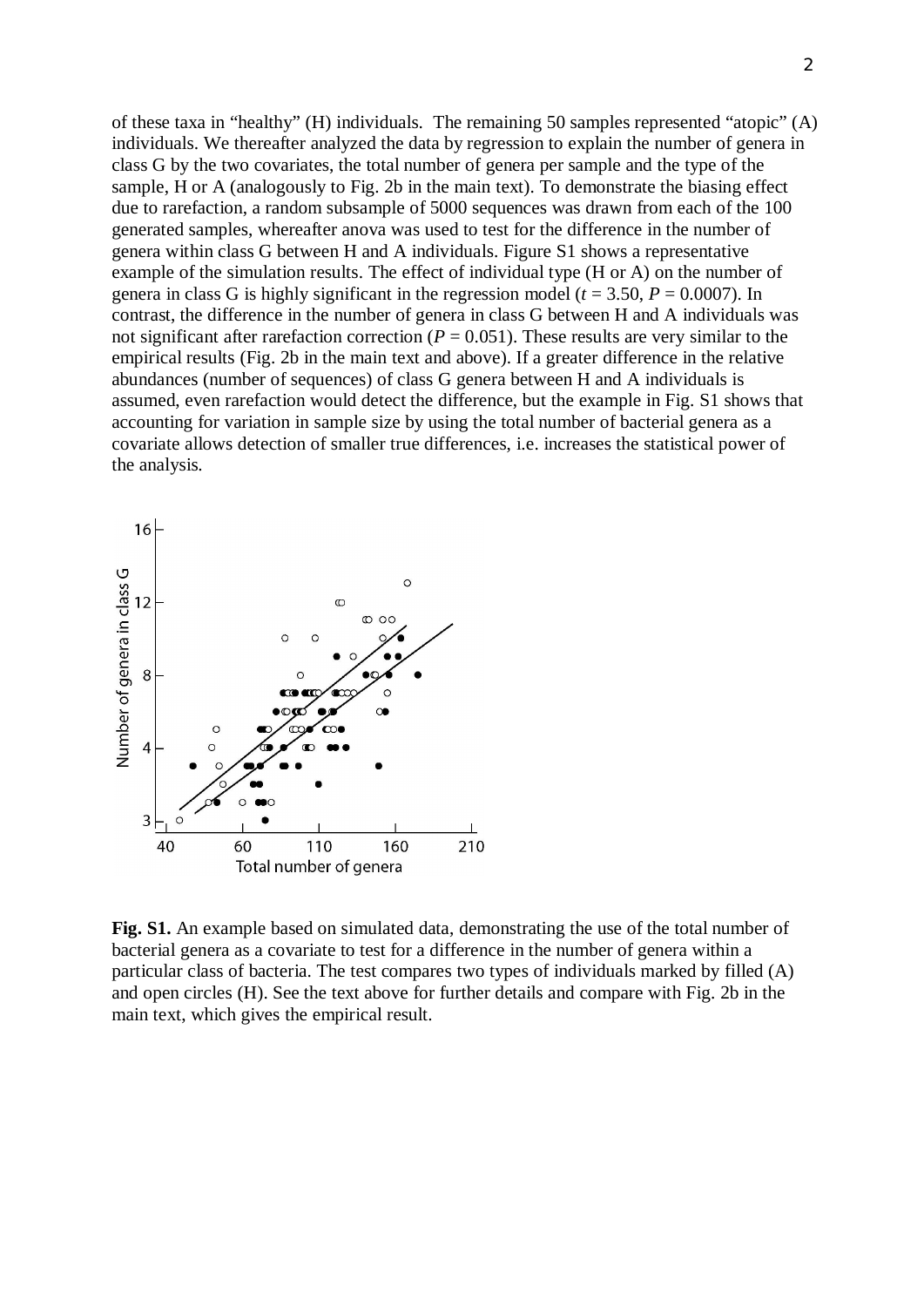

**Fig. S2.** Distribution of IgE antibody levels in the study population. The distribution is bimodal on a logarithmic scale. We identified the two modes of the distribution as "healthy" versus "atopic" individuals using the cut-off level of  $2.5 \text{ kU}_A/1$  (corresponding to 0.4 on the logarithmic scale). Analyses were repeated with the alternative cut-off point of 1.0 (0.0 on the logarithmic scale).



**Fig. S3.** Map of the study area in eastern Finland. The map shows the locations of the homes of atopic (black dot) and healthy individuals (open symbols).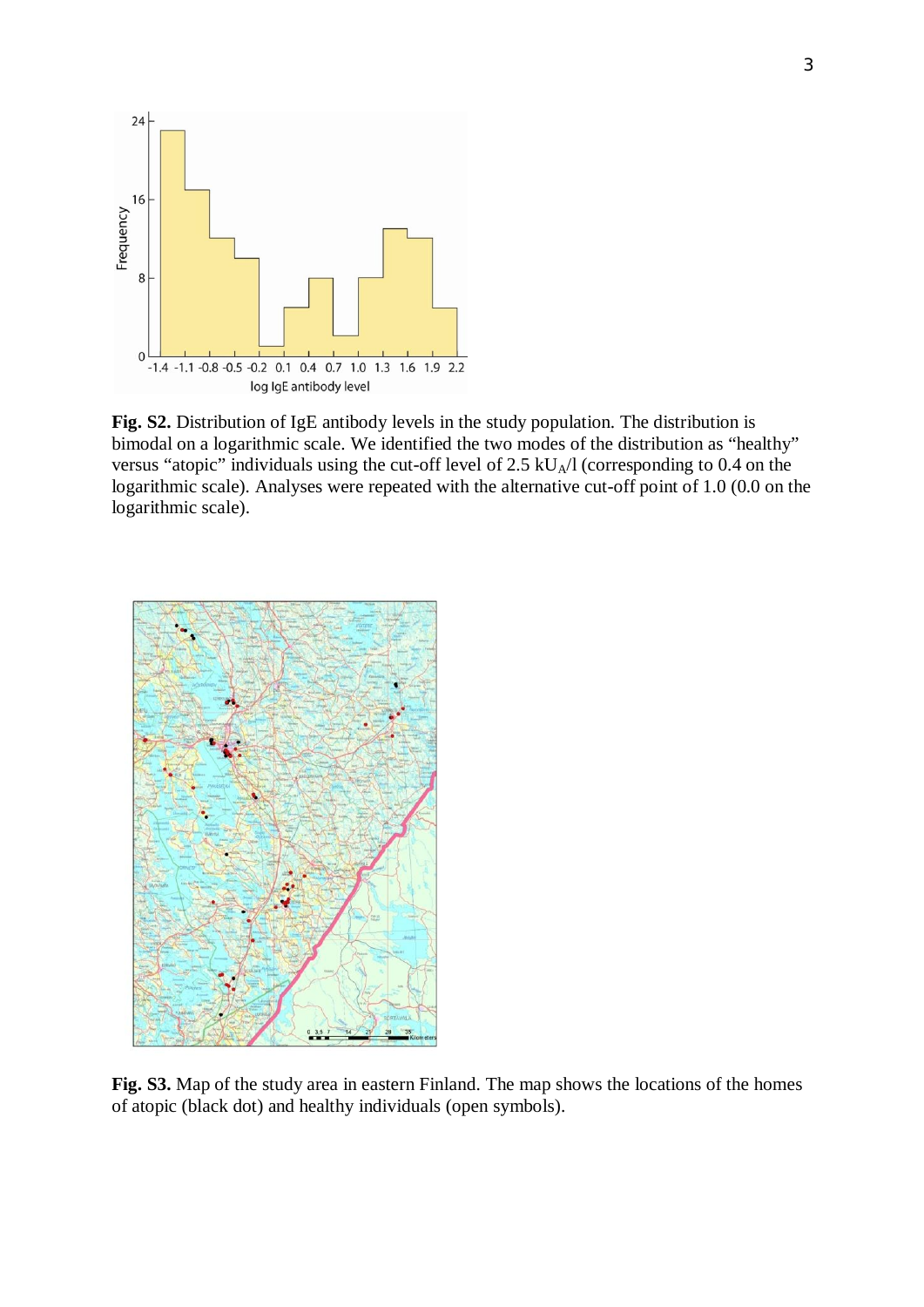| Factor              | Vectors  |                |          |          |  |  |
|---------------------|----------|----------------|----------|----------|--|--|
|                     |          | $\overline{2}$ | 3        |          |  |  |
| Eigenvalue          | 1.94     | 1.12           | 1.11     | 0.77     |  |  |
| % of variance       | 38.9     | 23.7           | 22.1     | 15.4     |  |  |
| Correlations        |          |                |          |          |  |  |
| Agricultural land   | 0.388    | 0.061          | $-0.637$ | 0.577    |  |  |
| Forest              | 0.626    | 0.019          | 0.276    | $-0.446$ |  |  |
| <b>Built</b> areas  | $-0.383$ | 0.668          | 0.332    | 0.292    |  |  |
| Lakes, water bodies | $-0.558$ | $-0.404$       | $-0.352$ | $-0.292$ |  |  |
| Wetlands            | 0.009    | $-0.622$       | 0.533    | 0.546    |  |  |

**Table S1.** Principal component analysis of the five land use types.  $n = 95$ , including study subjects for which there are data for both the skin microbiota and the land use types.

**Table S2.** Principal component analysis of the numbers of genera in the six main bacterial classes.  $n = 95$ , including study subjects for which there are data for both the skin microbiota and the land use types.

| Factor              | Vectors  |                |          |          |          |          |  |
|---------------------|----------|----------------|----------|----------|----------|----------|--|
|                     |          | $\overline{2}$ | 3        | 4        | 5        | 6        |  |
| Eigenvalue          | 3.35     | 1.00           | 0.66     | 0.46     | 0.29     | 0.25     |  |
| % of variance       | 55.8     | 16.7           | 11.0     | 7.6      | 4.8      | 4.1      |  |
| Correlations        |          |                |          |          |          |          |  |
| Actinobacteria      | $-0.432$ | $-0.171$       | 0.589    | 0.104    | 0.428    | $-0.494$ |  |
| Bacilli             | $-0.413$ | $-0.389$       | $-0.086$ | 0.709    | $-0.254$ | 0.323    |  |
| Clostridia          | $-0.313$ | $-0.673$       | $-0.270$ | $-0.610$ | 0.004    | 0.061    |  |
| Betaproteobacteria  | $-0.439$ | 0.324          | $-0.411$ | $-0.012$ | $-0.428$ | $-0.592$ |  |
| Alphaproteobacteria | $-0.415$ | 0.333          | 0.506    | $-0.338$ | $-0.399$ | 0.433    |  |
| Gammaproteobacteria | $-0.425$ | 0.389          | $-0.385$ | $-0.003$ | 0.641    | 0.332    |  |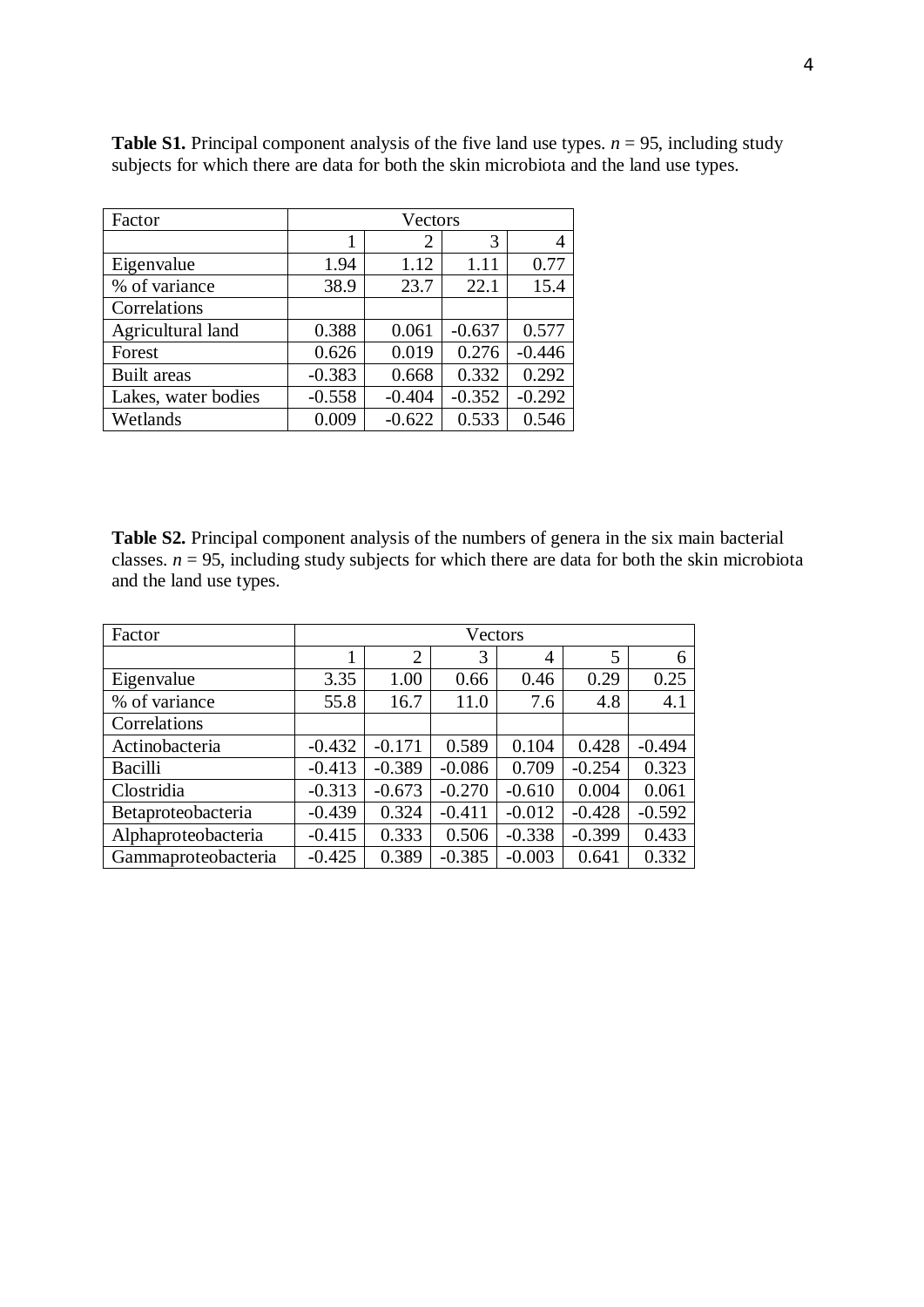**Table S3.** Statistics for the five groups of plants recorded in 114 yards. The plant species have been divided into common species (forming one or more distinct patches of vegetation) versus uncommon species (distributed sparsely as single individuals). Pteridophytes had a small number of species and they were not analyzed further. The last two columns give the regression coefficient and the *P* value for the effect of atopy on the number of plant species in the particular category, using the total number of plant species in the yard as a covariate (as in Fig. 2a for the uncommon native flowering plants). Atopic individuals were scored as 1 and healthy individuals as 0.

| Plant group        | Category | Number of species |      |                |     |         |                  |
|--------------------|----------|-------------------|------|----------------|-----|---------|------------------|
|                    |          | mean              | sd   | min            | max | coeff   | $\boldsymbol{P}$ |
| Trees and shrubs   | common   | 5.25              | 4.08 | 0              | 23  | $-0.15$ | 0.82             |
|                    | uncommon | 14.8              | 6.96 | $\overline{2}$ | 33  | 0.64    | 0.50             |
| Pteridophytes      | common   | 0.58              | 1.09 | $\overline{0}$ | 5   |         |                  |
|                    | uncommon | 1.60              | 1.23 | $\overline{0}$ | 6   |         |                  |
| Grasses and sedges | common   | 6.82              | 3.50 | $\overline{0}$ | 17  | $-0.51$ | 0.43             |
|                    | uncommon | 4.13              | 2.38 | $\overline{0}$ | 13  | 0.02    | 0.96             |
| Flowering plants   | common   | 24.5              | 13.6 | $\overline{2}$ | 62  | $-0.01$ | 0.99             |
|                    | uncommon | 31.7              | 10.8 | 12             | 58  | $-5.30$ | 0.0022           |
| Decorative plants  | common   | 5.14              | 6.44 | $\overline{0}$ | 26  | 0.32    | 0.73             |
|                    | uncommon | 24.1              | 16.8 | $\overline{0}$ | 82  | 3.56    | 0.10             |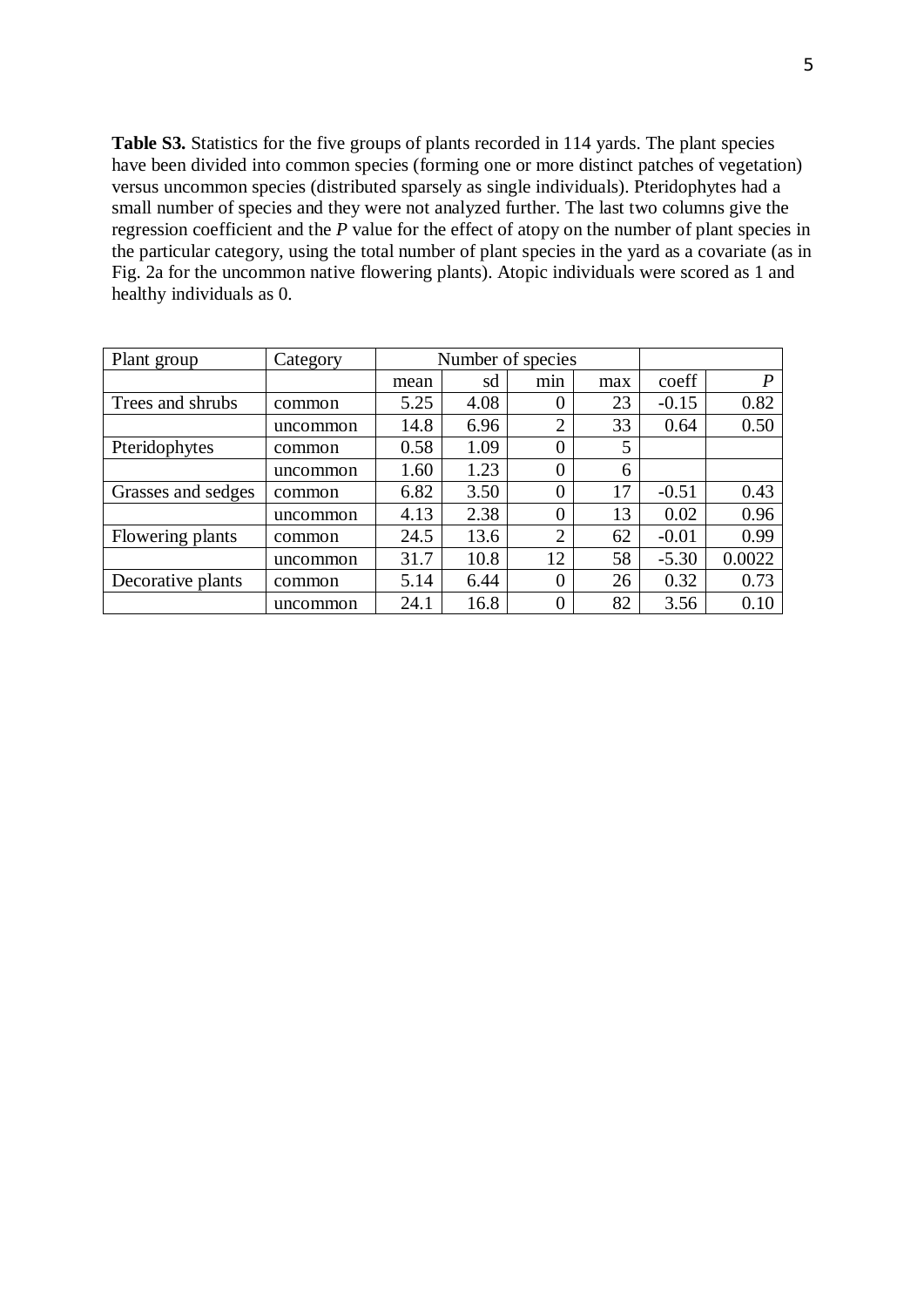**Table S4.** Characteristics of the study subjects and their living conditions in 2003. Individuals have been divided into atopic and healthy ones based on skin prick testing performed in 2003 ( $n = 112$ ). The table gives the numbers of individuals and percentages (in brackets) in the two groups. The effects of the type (4 categories), age (4) and condition  $(3)$ of the house were determined in 2010, and in these cases atopy was determined by the IgE screen in 2010. The *P* value is for chi-squared test of independence.

|                                        |                       | Healthy Atopic $P$    |        |
|----------------------------------------|-----------------------|-----------------------|--------|
| Mean age (with sd)                     |                       | $8.9(1.6)$ $8.5(1.4)$ | 0.15   |
| Sex ratio (females)                    | $39(60.0)$ $27(57.5)$ |                       | 0.79   |
| Type of house                          |                       |                       | 0.72   |
| Age of house                           |                       |                       | 0.38   |
| Condition of house                     |                       |                       | 0.66   |
| Indoor exposure to tobacco smoke       | 37 (56.9)             | 21(44.7)              | 0.20   |
| Parental farming in the past year      | $14(21.5)$ 6(12.8)    |                       | 0.23   |
| Parental farming, current              | $10(15.4)$ $7(14.9)$  |                       | 0.94   |
| Indoor pets within 10 years            | 30(46.2)              | 23(48.9)              | 0.77   |
| Current contacts with domestic animals |                       |                       |        |
| Cow $(n=111)$                          | 24 (36.9)             | 19(41.3)              | 0.64   |
| Horse $(n=111)$                        | 27(41.5)              | 20(43.5)              | 0.84   |
| Dog                                    | 60 (92.3)             | 43(91.5)              | 0.88   |
| Cat                                    | 56 (86.2)             | 41 (87.2)             | 0.87   |
| Visits to a stable in the past year    | 31 (47.7)             | 21(44.7)              | 0.75   |
| Physician-diagnosed atopic disease     |                       |                       |        |
| Asthma                                 | 1(1.5)                | 6(12.8)               | 0.02   |
| Hay fever $(n=110)$                    | 2(3.1)                | 4 (8.9)               | 0.19   |
| Atopic eczema                          | 13(20.0)              | 18(38.3)              | 0.03   |
| Parental history of atopic disease     |                       |                       |        |
| Atopy (SPT), mother                    | 18(29.0)              | 18(39.0)              | 0.27   |
| Asthma (self-reported)                 |                       |                       |        |
| mother $(n=111)$                       | 4(6.3)                | 8 (17.0)              | 0.07   |
| father $(n=102)$                       | 3(5.0)                | 1(2.4)                | 0.50   |
| Hay fever (self-reported)              |                       |                       |        |
| mother $(n=111)$                       | $4(6.3)$ $4(8.5)$     |                       | 0.65   |
| father $(n=103)$                       | 7(11.7)               | 1(2.3)                | 0.08   |
| Atopic eczema (self-reported)          |                       |                       |        |
| mother $(n=111)$                       | $5(7.8)$ $15(31.9)$   |                       | 0.0011 |
| father $(n=101)$                       | $4(6.7)$ $3(7.3)$     |                       | 0.90   |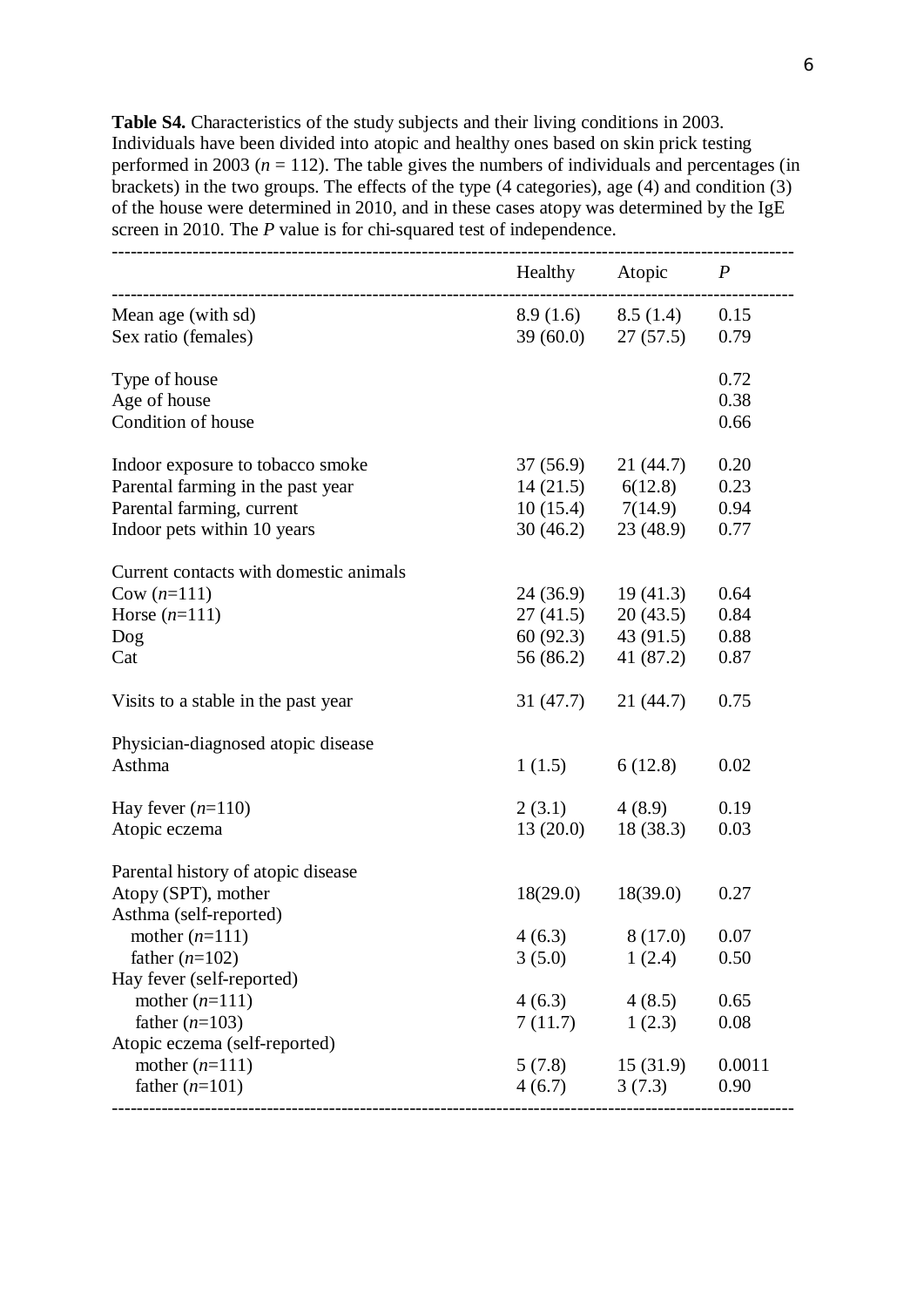**Table S5.** Specific IgE tests against common inhalant allergens. This table gives the number and percentage of study subjects out of 118 who had a positive test result ( $> 0.35$  kU<sub>A</sub>/l) against the specific inhalent allergen. The next two columns give the median and maximum test result for positive individuals, and the last two columns give the effect of atopy as defined by the specific allergen on the generic diversity of gammaproterobacteria on the subject's skin (as in Fig. 2b for atopy defined by the generic Phadiatop© screen for a mixture of common inhalant allergens).

| Allergen      | Positive | Percentage | median of | maximum     | coeff   | P     |
|---------------|----------|------------|-----------|-------------|---------|-------|
|               | cases    | positive   | positive  | of positive |         |       |
| Cat           | 31       | 26%        | 2.95      | 99.0        | $-0.79$ | 0.094 |
| Dog           | 37       | 31%        | 1.65      | 44.0        | $-1.05$ | 0.017 |
| Horse         | 14       | 12%        | 2.61      | 10.1        | $-1.33$ | 0.042 |
| <b>Birch</b>  | 33       | 28%        | 31.3      | 596.0       | $-0.89$ | 0.052 |
| Timothy grass | 38       | 32%        | 13.4      | 717.0       | $-0.97$ | 0.027 |
| Mugwort       | 24       | 20%        | 1.77      | 8.6         | $-1.07$ | 0.035 |

**Table S6.** Logistic regression models of atopy for three different definitions of atopy: Model 1, atopy defined using the IgE antibody level  $>2.5$  kU<sub>A</sub>/l (see Fig. S2); Model 2, as Model 1 but with the IgE cut-off value 1 kU<sub>A</sub>/l; and Model 3, atopy defined based on skin prick testing (SPT) conducted in 2003. The columns give the coefficients of the logistic model and their *P* values.

| Variable                    | Model 1 |                  | Model 2 |          | Model 3 |              |
|-----------------------------|---------|------------------|---------|----------|---------|--------------|
|                             | coeff   | $\boldsymbol{P}$ | coeff   | $\mid P$ | coeff   | $\mathsf{P}$ |
| Constant                    | $-0.58$ | 0.023            | $-0.36$ | 0.13     | $-0.55$ | 0.023        |
| Land use types, $PC1_{env}$ | $-0.52$ | 0.0059           | $-0.49$ | 0.0059   | $-0.31$ | 0.086        |
| Flowering plants (res)      | $-0.10$ | 0.0016           | $-0.08$ | 0.0076   | $-0.08$ | 0.0069       |
| Gammaproteobacteria         | $-0.31$ | 0.015            | $-0.21$ | 0.082    | $-0.27$ | 0.027        |
| P value of the model        |         | 0.20             |         | 0.081    |         | 0.085        |
| positive cases/ $N$         |         | 38/94            |         | 41/94    |         | 36/91        |